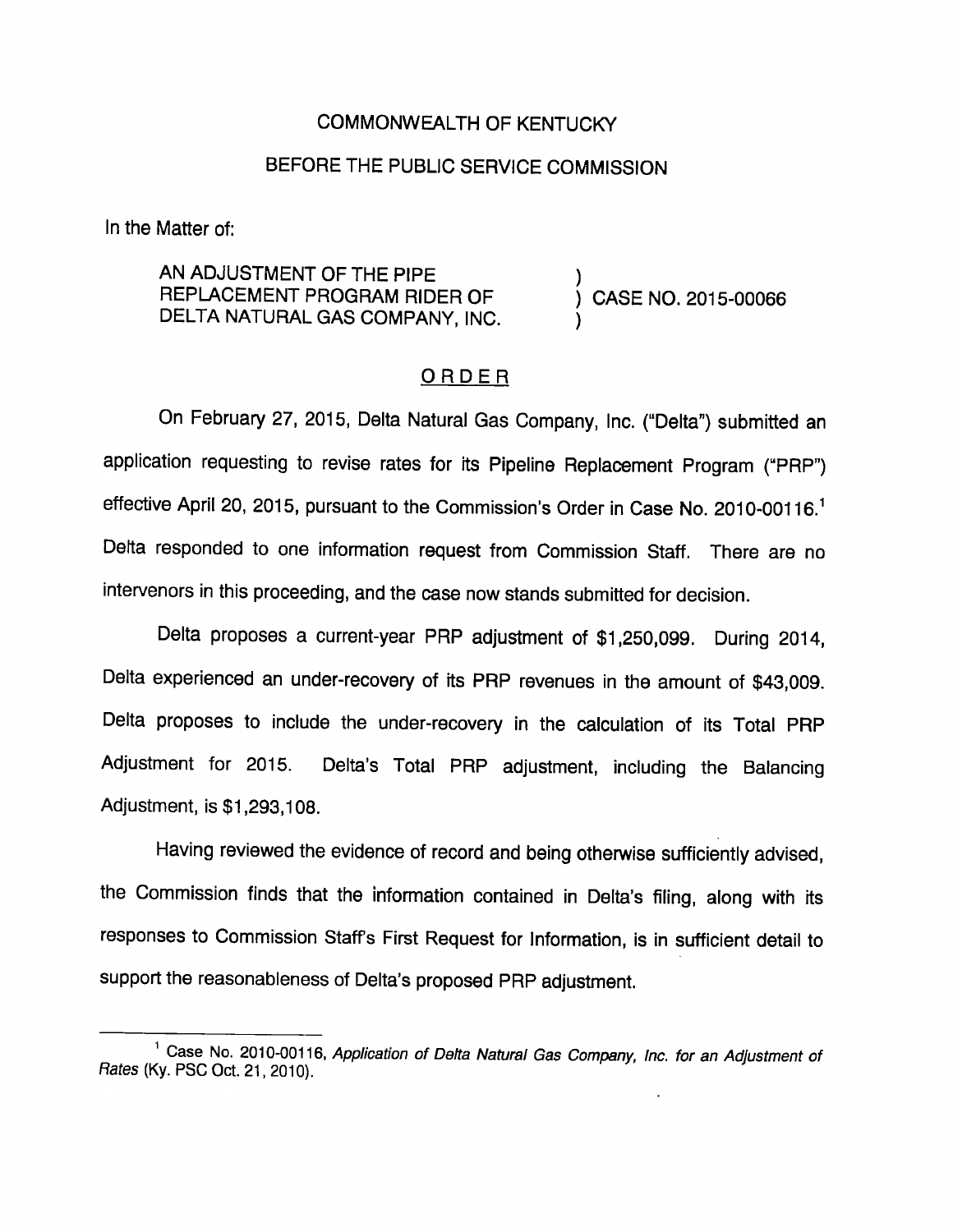## IT IS HEREBY ORDERED that:

1. The PRP rates in the Appendix to this Order are approved for service rendered by Delta on and after April 20, 2015.

2. Within 20 days of the date of this Order, Delta shall file with this Commission, using the Commission's electronic Tariff Filing System, revised tariff sheets setting out the rates approved herein and reflecting that they were approved pursuant to this Order.

By the Commission



ATTEST:

Sephanic Buy for JD

Case No. 2015-00066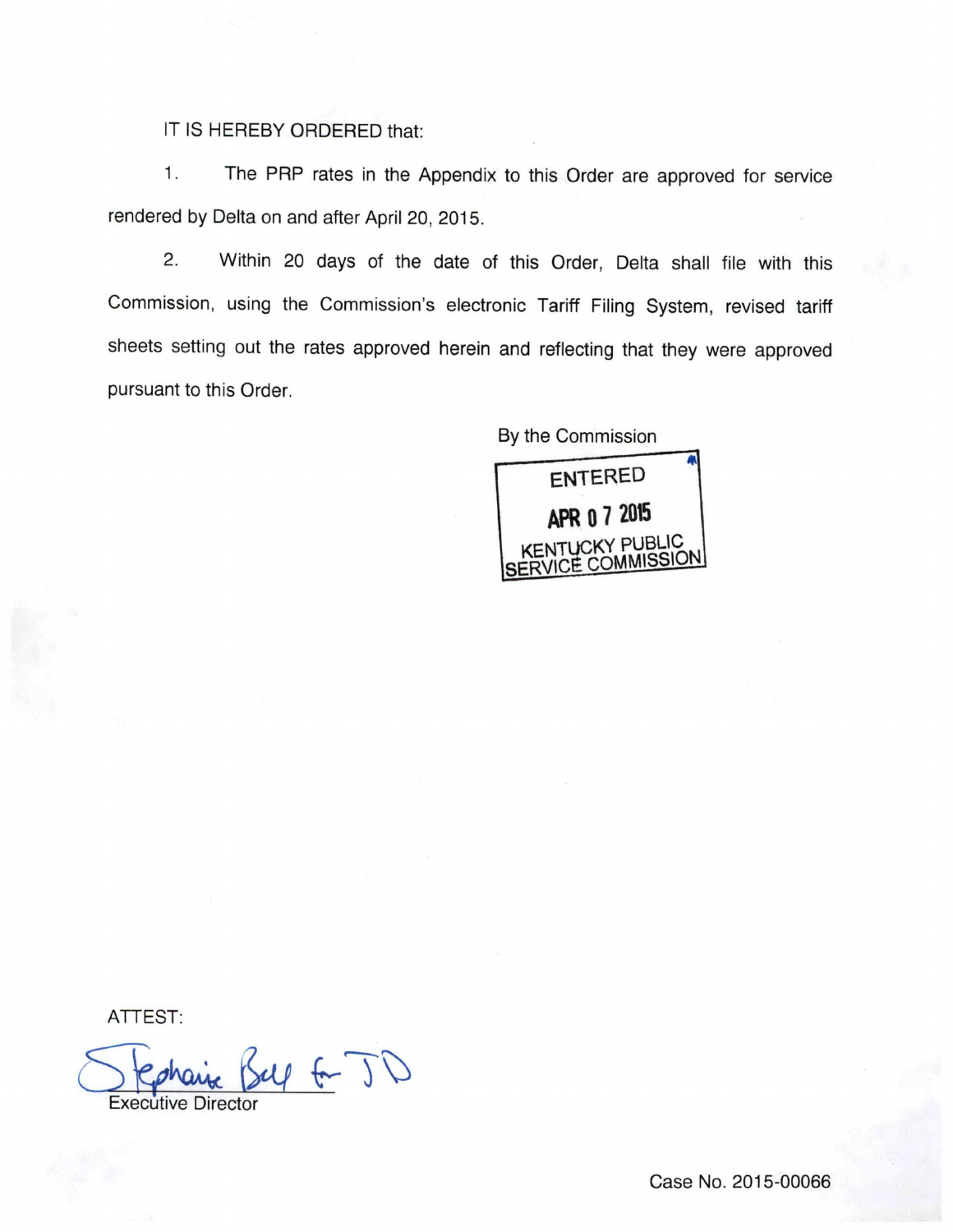## APPENDIX

# APPENDIX TO AN ORDER OF THE KENTUCKY PUBLIC SERVICE COMMISSION IN CASE NO. 2015-00066 DATED **APR 0 7 2015**

The following rates and charges are prescribed for the customers in the area served by Delta Natural Gas Company, Inc. All other rates and charges not specifically mentioned herein shall remain the same as those in effect under authority of the Commission prior to the effective date of this Order.

 $\ddot{\phantom{a}}$ 

| <b>Pipeline Replacement Program Rates:</b> |            |
|--------------------------------------------|------------|
| Residential                                | \$<br>1.98 |
| Small Non-Residential                      | \$3.79     |
| Large Non-Residential                      | \$29.31    |
| Interruptible                              | \$161.43   |